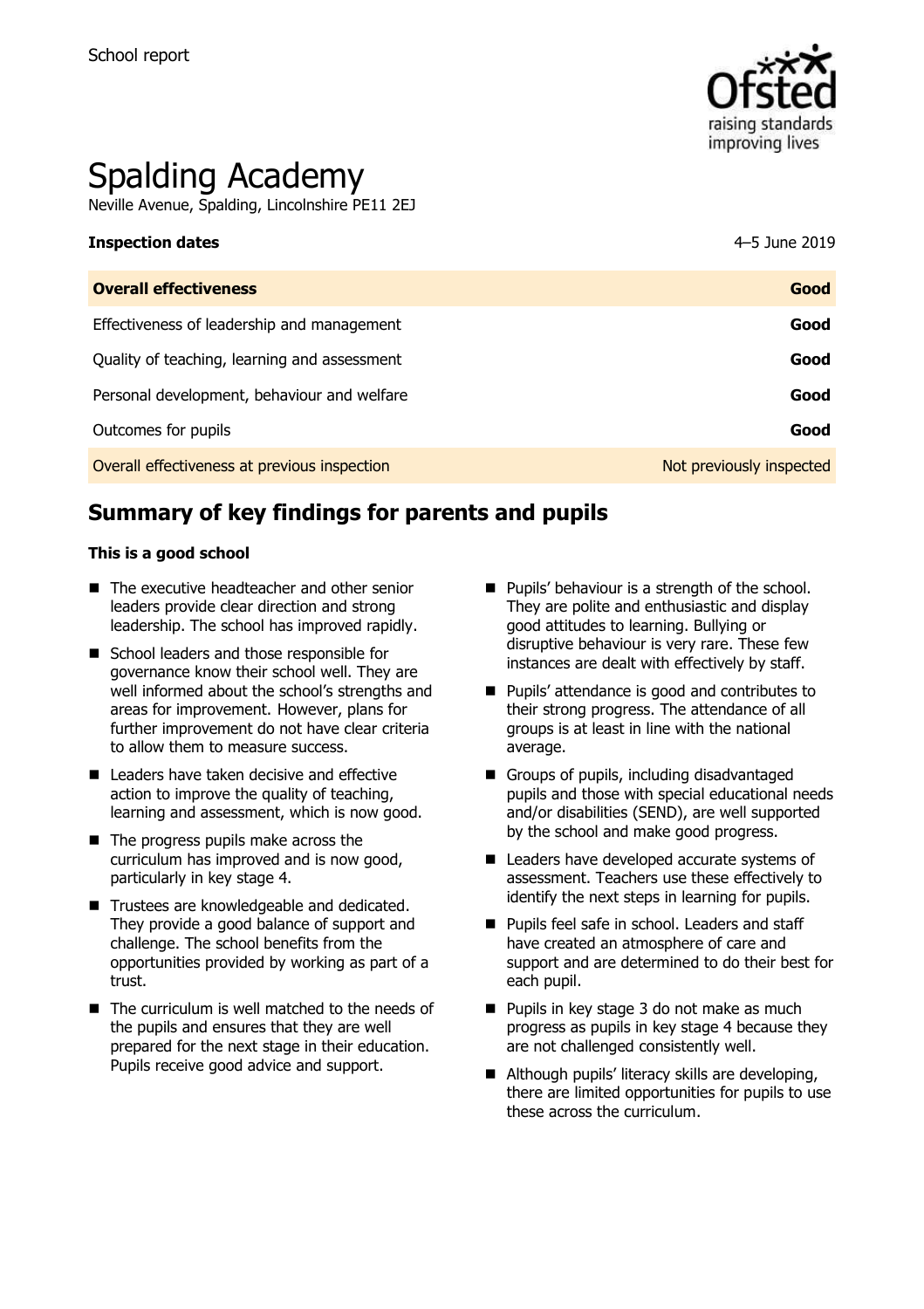

# **Full report**

### **What does the school need to do to improve further?**

- Ensure that leaders and those responsible for governance set clear milestones for further improvement to help them to measure success and realise their ambition for the school.
- **Ensure that teaching enables pupils to secure consistently good progress across all** subjects and particularly in lower key stage 3 by:
	- providing appropriate challenge for pupils so that all groups make strong progress
	- implementing effective strategies to enable boys to match the stronger progress made by girls.
- Develop pupils' ability to apply a wider range of literacy skills across the curriculum, particularly their use of spelling strategies.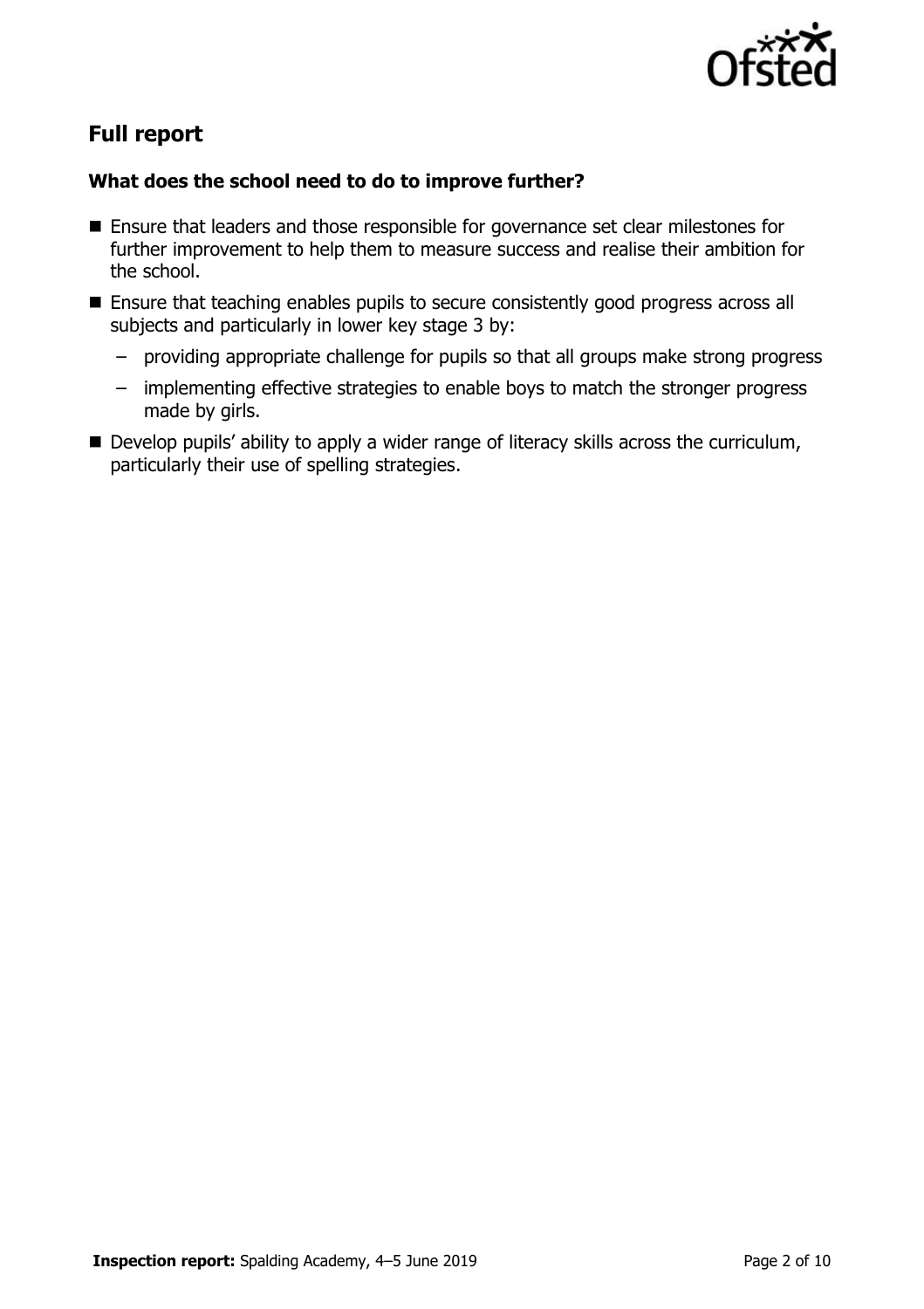

# **Inspection judgements**

### **Effectiveness of leadership and management Good**

- The executive headteacher and the leadership team have acted with determination to improve the quality of education that the school provides. Leaders have a wellinformed and accurate view of the strengths and weaknesses of the school and use this knowledge to guide their plans for improvement.
- Leaders have high aspirations for pupils' achievement. They have created a culture built on shared values and the belief that all pupils can achieve well. Progress has improved for all groups of pupils in the school, including disadvantaged pupils and pupils with SEND.
- Senior leaders from within the trust have brought rigour to the setting of targets and use of assessment. They have an accurate view of how well pupils are achieving and the quality of provision. This information is used well to identify areas for improvement.
- Leadership of teaching and learning has brought about sustained improvement. Professional development is well targeted and effective and has helped teachers to improve their skills. Good practice is recognised and celebrated, and underperformance challenged. Newly qualified teachers receive good support.
- Leaders have developed a strong vision for the curriculum, which is based firmly on the individual context of the school and its pupils. It is broad and balanced, and helps pupils develop a good range of knowledge and skills. There is a well-thought-out balance between academic and vocational qualifications which enables all pupils to succeed.
- Leaders make good use of additional funding that the school receives to support pupils with SEND. There is a wide range of strategies in place, such as a registration group for vulnerable pupils to enable them to have a calm and positive start to the day, supported by careful management and tracking of their progress.
- Leaders consistently promote pupils' spiritual, moral, social and cultural education, including the promotion of fundamental British values, through a well-structured programme of activities, including trips to local places of worship and dedicated days to address important topics such as knife crime. This contributes to the school being a harmonious community.
- Equality of opportunity and diversity are successfully promoted, both within the formal citizenship programme and through the ethos and environment of the school. As a result, prejudiced behaviour is rare and dealt with swiftly when it does arise.
- **Parents, carers, pupils and staff recognise the improvements made by the school and** are highly supportive of leaders. Parents particularly appreciate the school's pastoral care. A typical comment from one parent described the way their son has 'gained massively in confidence thanks to the school's nurturing environment'.
- Although the quality of teaching has improved, leaders of teaching have not yet ensured that provision in all areas, especially in lower key stage 3, is as effective as in other parts of the school. Leaders' evaluations of teaching of these age groups are overgenerous.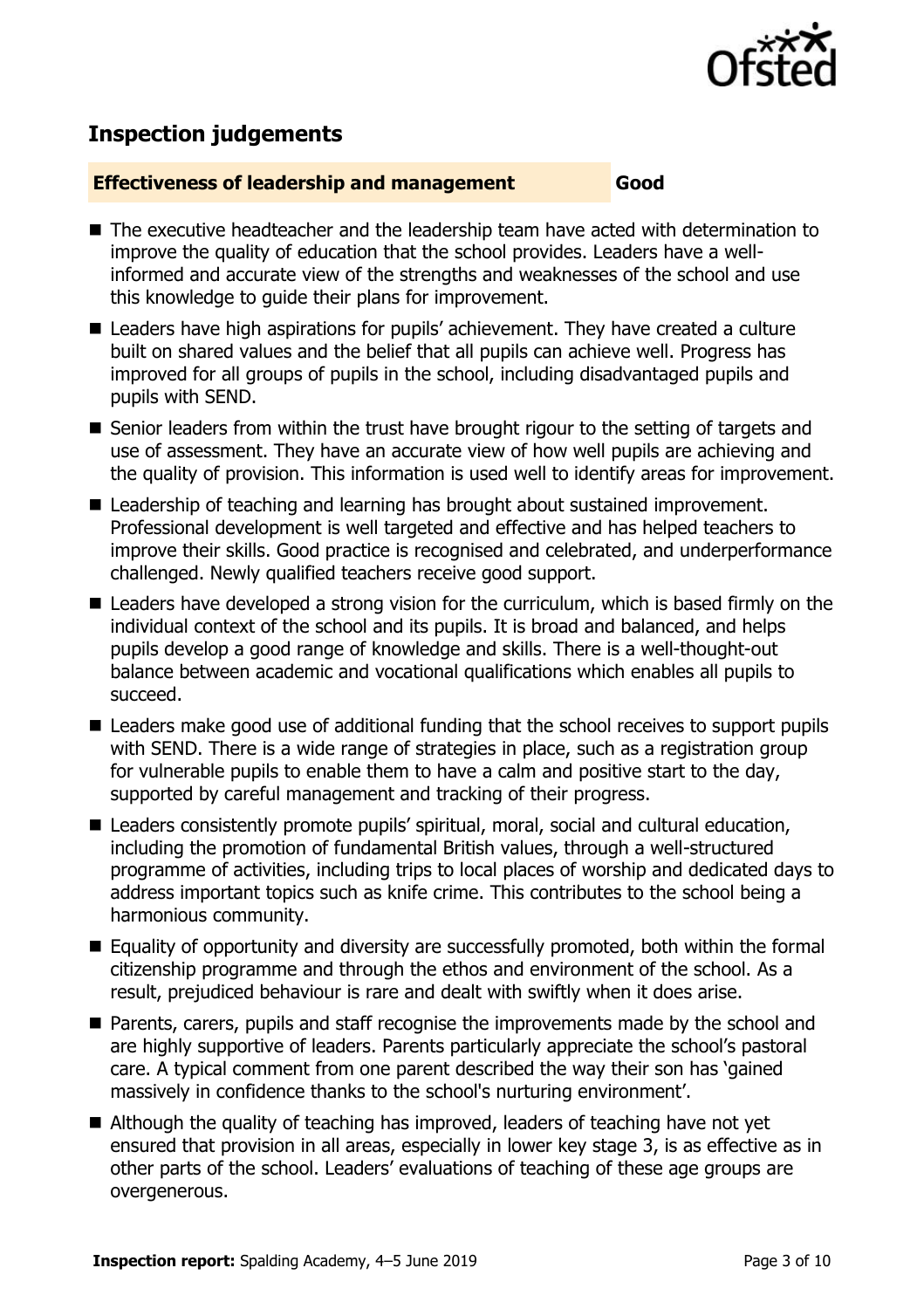

- Work is well under way to develop the school's website. However, it does not yet contain all the information it should.
- Whole-school evaluation and improvement plans, particularly the documents shared with governors and trustees, lack detail and clear milestones.

### **Governance of the school**

- The trust provides timely and effective support for both leadership and governance. The school shares expertise with the partner school to good effect.
- Those responsible for governance are well informed and have a clear picture of the strengths and weaknesses of the school. They hold leaders to account and communicate their ambition to staff and others in the school community.
- Trustees and governors are skilled, knowledgeable and well trained, including about safeguarding. The board has a good blend of expertise and experience. They have a clear view of what makes a good school and their role in helping the school improve and develop.

### **Safeguarding**

- The arrangements for safeguarding are effective.
- There is a culture of vigilance at the school which leads to highly effective systems of safeguarding. Pupils report that they feel safe. The school successfully addresses safeguarding issues, including protecting pupils from radicalisation and extremist views, through robust systems, staff training, lessons and special events.
- The school carries out all the necessary checks on staff and volunteers and keeps detailed up-to-date records. Diligent records illustrate the appropriate and timely actions that the school takes to support and monitor vulnerable pupils.
- Safeguarding training for staff and governors is thorough and up to date. Staff know what to do if they have concerns, and leaders can demonstrate how they deal with them in an efficient and timely way.

### **Quality of teaching, learning and assessment Good**

- The quality of teaching is good. This confirms leaders' own evaluation. Teaching in key stage 4 is particularly strong, which enables pupils to be well prepared for examinations and for the next steps in their education.
- The improved quality of teaching has had a positive impact on pupils' learning. Pupils focus well and show positive attitudes to their learning. Teachers support pupils well in lessons, monitoring and intervening to keep them on track.
- Teachers have strong subject knowledge and use a range of strategies to support pupils' learning. They plan appropriate activities which consider the needs of pupils at different levels of ability.
- Teachers ensure that pupils know how to improve their work. Pupils are given time to reflect on assessment, and this enables them to address misconceptions and develop their understanding of the topic.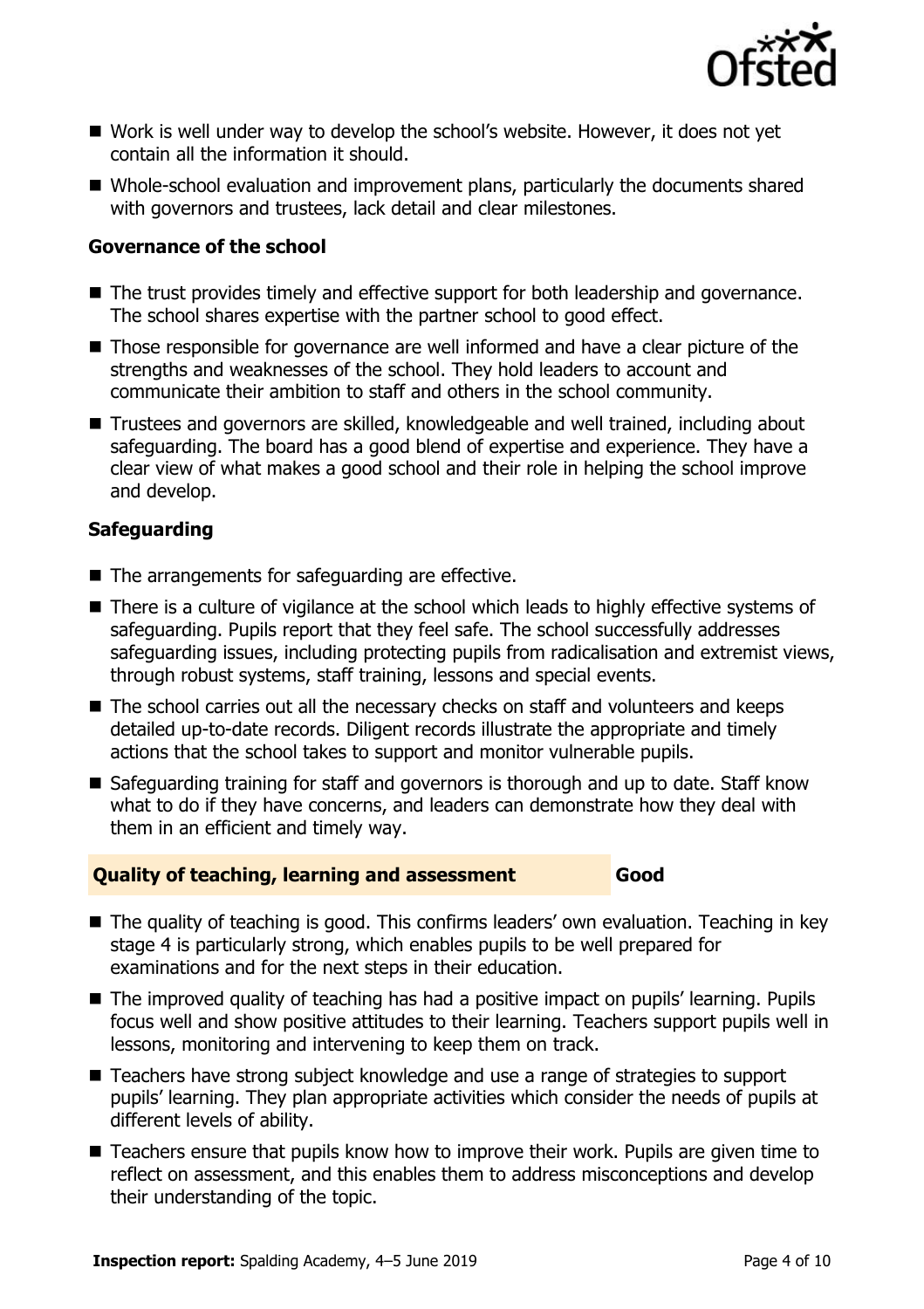

- Homework makes an effective contribution to pupils' learning. It is used by teachers to develop pupils' understanding and to practise their skills. It is set and completed regularly, and pupils understand its value.
- Teachers use a wide variety of approaches, depending on the nature of the subject matter. Practical subjects are delivered in an engaging way that captures pupils' interest and enthusiasm.
- Teaching assistants support pupils' learning well, particularly pupils with SEND. As a result, these pupils make good progress alongside their peers in lessons.
- Teachers are keen to improve their practice through training and professional development. This has had a significant impact on the quality of teaching and learning.
- Occasionally, in Year 7 and 8, activities are not always sufficiently challenging. When this occurs, some pupils lose concentration.
- Standards of presentation, particularly in boys' books, are sometimes inconsistent.
- Although there were some excellent examples of literacy development, this is not yet consistent across the curriculum. Teachers do not always expect pupils to use strategies that they know to check and improve their spelling.

### **Personal development, behaviour and welfare Good**

### **Personal development and welfare**

- The school's work to promote pupils' personal development and welfare is good.
- The well-being of pupils, both physically and emotionally, is a priority for the school. Parents are positive about the way the school cares for their children, and staff are determined to support them. Parents particularly highlight the way pupils are supported when they first join the school.
- **Pupils feel positive about their education and are proud of their school. They are polite,** confident and self-assured. Their strong attitudes to learning have contributed to the improved progress they have made across the curriculum.
- Staff communicate well with parents, particularly the parents of vulnerable pupils or those who are experiencing difficulty in their lives. Staff are determined to make sure that individual support is provided where necessary.
- The school has a very effective approach to combat bullying, based on a culture of highly visible staff presence around the school. Pupils report that bullying is rare and they are confident that any occurrence is dealt with effectively. They know who to go to if they have concerns or worries and feel sure that they will be listened to and helped.
- **Pupils learn how to keep themselves safe through the detailed and wide-ranging** personal, social, health education and citizenship programme. They have learned how to manage risks, for example how to stay safe online.
- **Pupils receive well-targeted and thorough careers advice throughout their time in** school. This helps them to prepare for the next steps after leaving the school. As a result, in the last year all leavers went on to an appropriate work or study placement.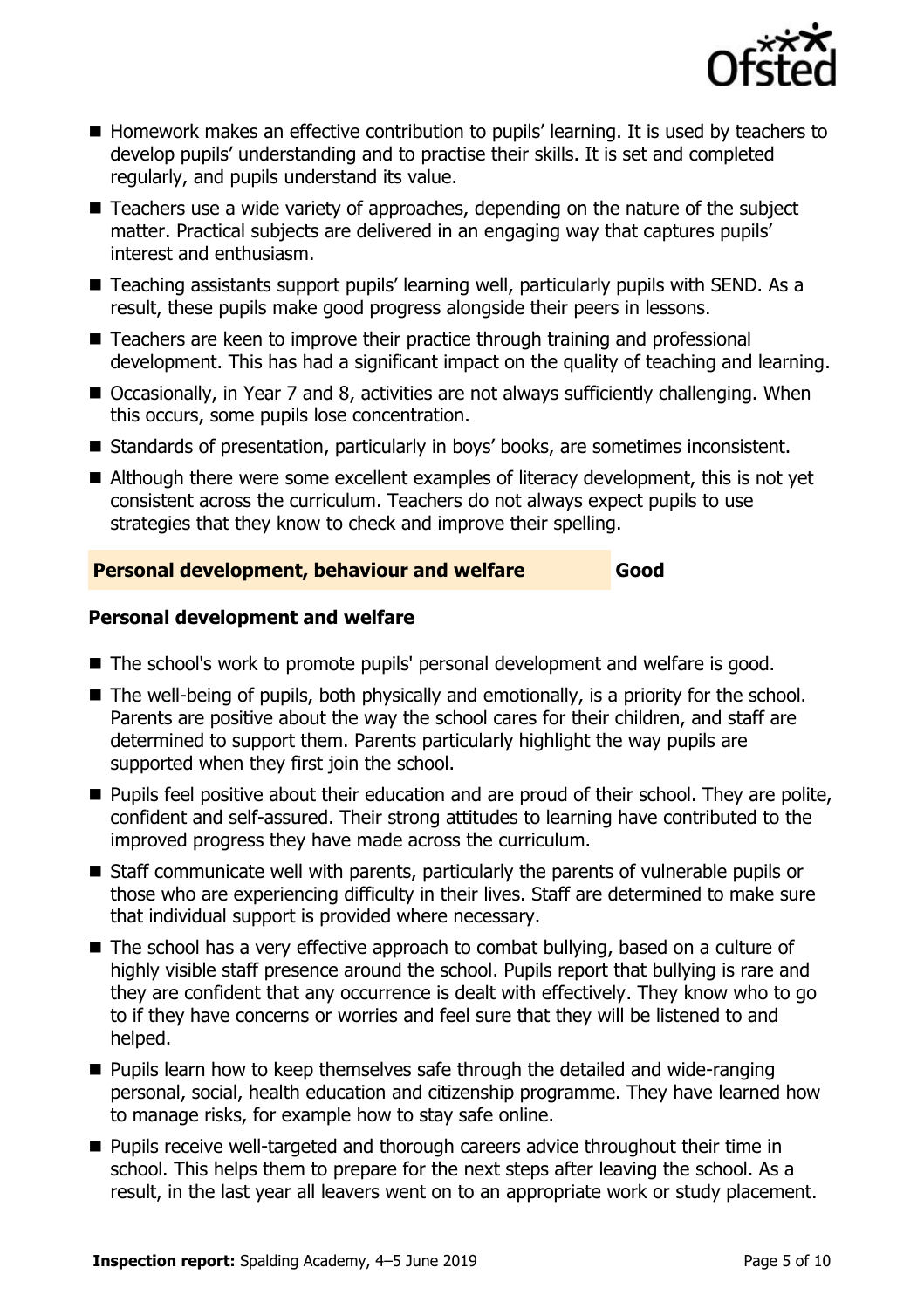

The school works with a range of partners to provide high-quality advice and guidance.

### **Behaviour**

- The behaviour of pupils is good.
- **Pupils are proud to be at the school and want to do well. Relationships are very strong,** both between pupils and between pupils and staff. The school is a positive and harmonious community.
- **Pupils are courteous and helpful around the school. The school environment is orderly** and pupils conduct themselves well, both in lessons and around the site, including at social times. Staff are well supported in lessons by senior leaders and the behaviour team, and this contributes to very low levels of disruptive behaviour.
- Attendance is improving for all pupils. Persistent absence has declined. No groups are disadvantaged by low attendance. Staff maintain comprehensive attendance tracking information and use this information well to address any issues at an early stage. Attendance levels are broadly in line with the national averages.
- Leaders evaluate records about behaviour to resolve problems quickly. They check that the policy is applied consistently.
- Exclusions are rare. The number of permanent exclusions has declined significantly over a three-year period. Leaders works closely with the local authority and other schools to ensure that the school is inclusive.

### **Outcomes for pupils Good**

- In 2018, Year 11 pupils at the school made progress that was slightly above the national average. Inspection evidence and analysis of the information the school collects about pupils' progress indicate that this improvement has been sustained in the current year.
- Year 11 attainment, including that of disadvantaged pupils, improved in 2018.
- Scrutiny of pupils' work in books indicates that they are making consistently good progress across almost all subjects, including English and mathematics. This is consistent with the school's own assessment information regarding pupil progress.
- $\blacksquare$  Most groups of current pupils are now making good progress from their starting points. The progress of disadvantaged pupils has improved. Pupils with SEND now make strong progress. Leaders use a range of strategies to support pupils in need of catchup support in English and mathematics when they join the school. This has a notable impact on the progress that these pupils make.
- **Pupils have frequent opportunities to read and the library is a valued resource.** However, opportunities for pupils to develop and apply literacy skills across the curriculum are not always taken.
- Although boys make progress that is broadly in line with the national average, they make weaker progress than girls in the school, and the in-school gap is widening.
- There is a robust and effective careers strategy in place, which gives pupils a range of options and support. As a result, destinations are positive and pupils are well prepared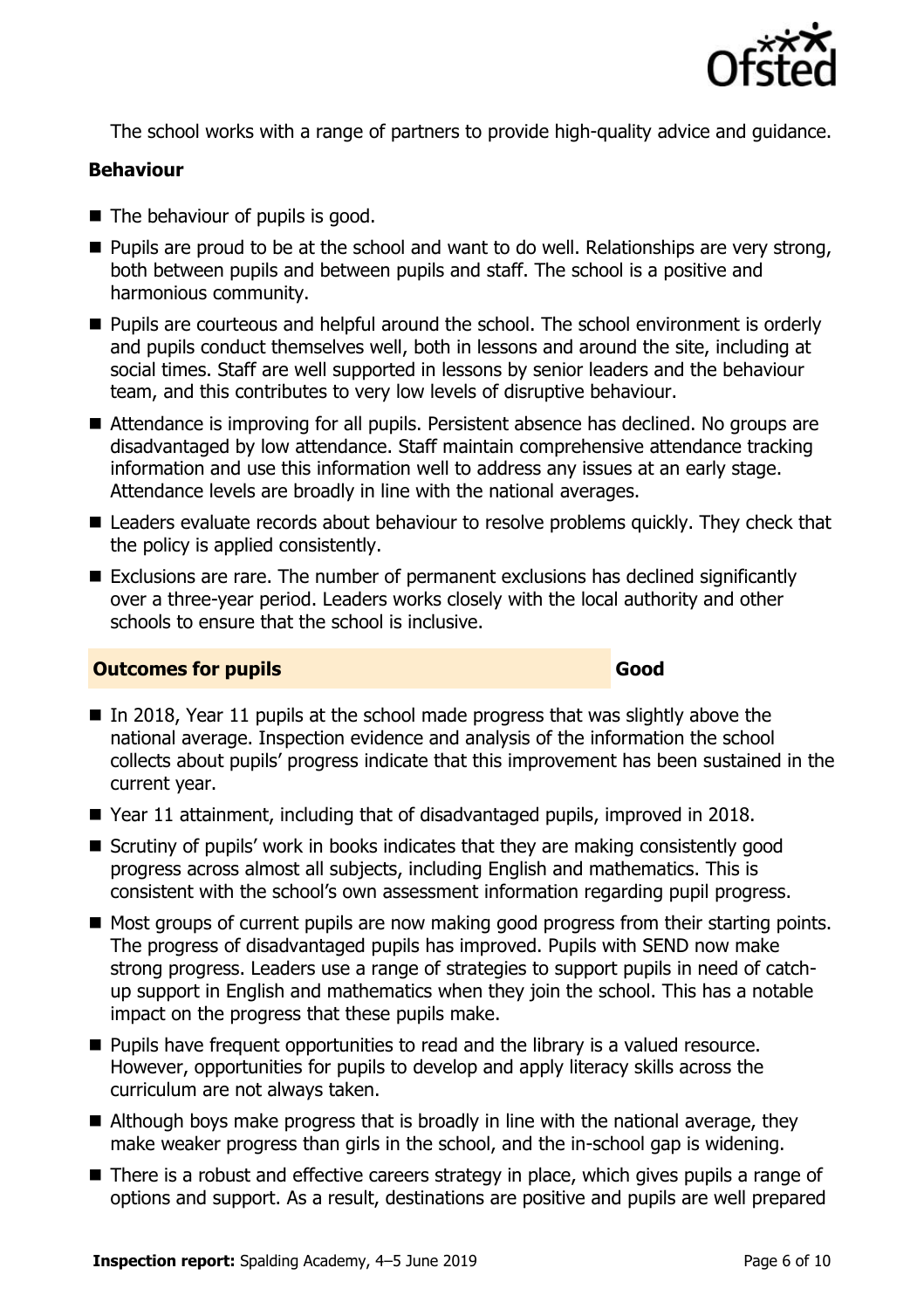

for their next stage of learning.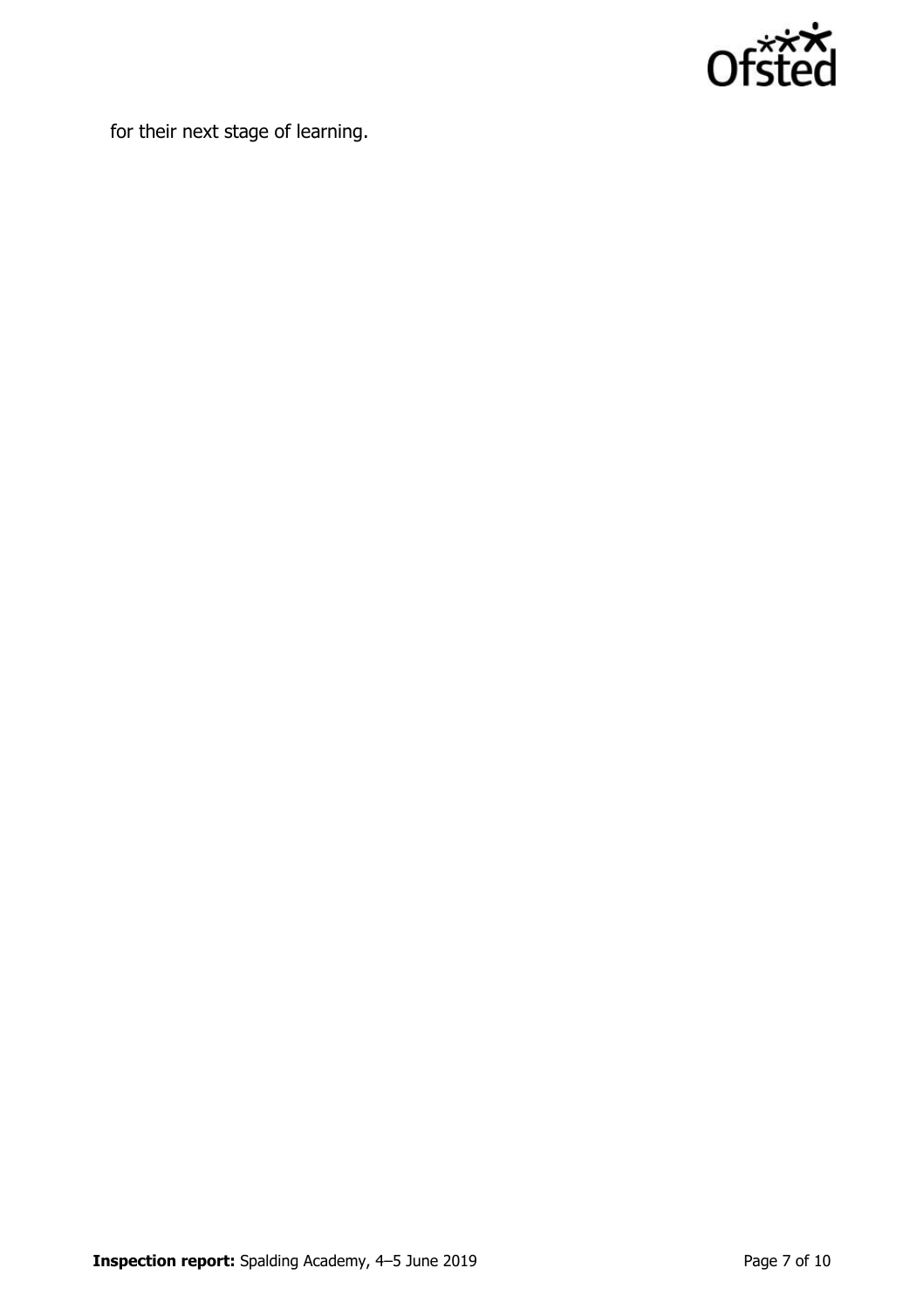

# **School details**

| Unique reference number | 144488       |
|-------------------------|--------------|
| Local authority         | Lincolnshire |
| Inspection number       | 10087312     |

This inspection of the school was carried out under section 5 of the Education Act 2005.

| Type of school                      | Secondary                        |
|-------------------------------------|----------------------------------|
| School category                     | Academy sponsor-led              |
| Age range of pupils                 | 11 to 16                         |
| <b>Gender of pupils</b>             | Mixed                            |
| Number of pupils on the school roll | 1,015                            |
| Appropriate authority               | Board of trustees                |
| Chair                               | <b>William Hawkins</b>           |
| Executive headteacher               | Lucy Conley                      |
| Telephone number                    | 01775 722484                     |
| Website                             | www.spaldingacademy.org.uk       |
| <b>Email address</b>                | enquiries@spaldingacademy.org.uk |
| Date of previous inspection         | Not previously inspected         |

### **Information about this school**

- Spalding Academy is an average-sized secondary school.
- The school is part of a small educational trust, the South Lincolnshire Academies Trust, which comprises Spalding Academy and Bourne Academy. The school has a local advisory board, which reports to the board of trustees. The executive headteacher leads both schools.
- Most pupils are from a White British background, with a significant minority from other White backgrounds. The proportion of pupils who speak English as an additional language is above average.
- The proportion of disadvantaged pupils is above average.
- $\blacksquare$  The proportion of pupils with SEND is broadly average.
- There are no pupils who have alternative arrangements for their education with external providers.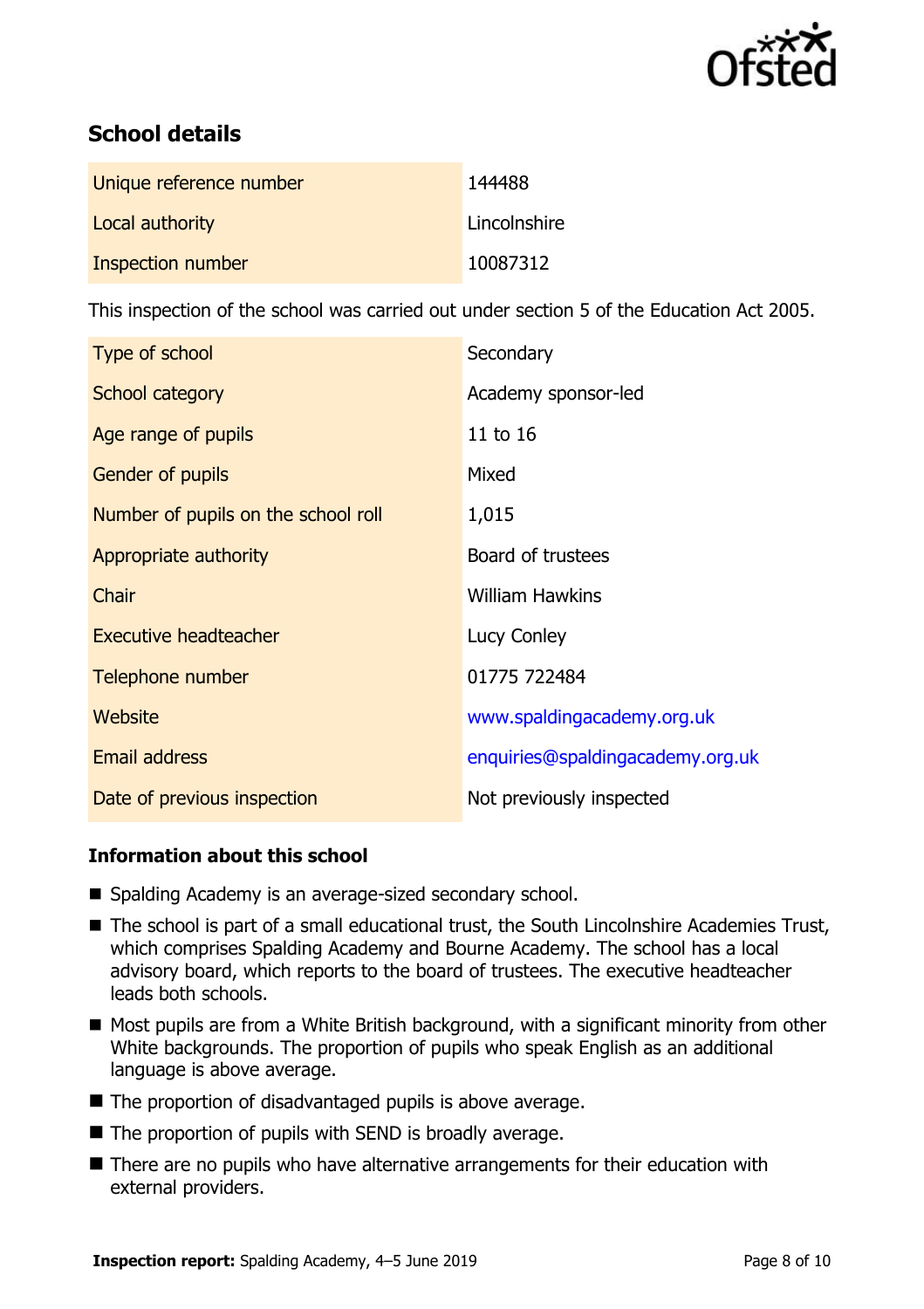

# **Information about this inspection**

- Inspectors observed teaching and learning in 42 lessons throughout the school and in a range of subjects. Some lessons were jointly observed with school leaders.
- **Inspectors met with the executive headteacher, senior and middle leaders and** members of the board of trustees and the local advisory board. An inspector also spoke with a local authority officer.
- Inspectors considered the 48 responses to Ofsted's online questionnaire (Parent View) and the 43 free-text responses from parents.
- $\blacksquare$  The inspection team listened to the views of pupils in key stage 3 and key stage 4 during discussions.
- Inspectors considered the 70 responses to a staff questionnaire and talked with staff during the inspection to seek their views.

### **Inspection team**

| Paul Heery, lead inspector | Ofsted Inspector |
|----------------------------|------------------|
| <b>Matthew Sammy</b>       | Ofsted Inspector |
| Lynn Cox                   | Ofsted Inspector |
| <b>Nigel Boyd</b>          | Ofsted Inspector |